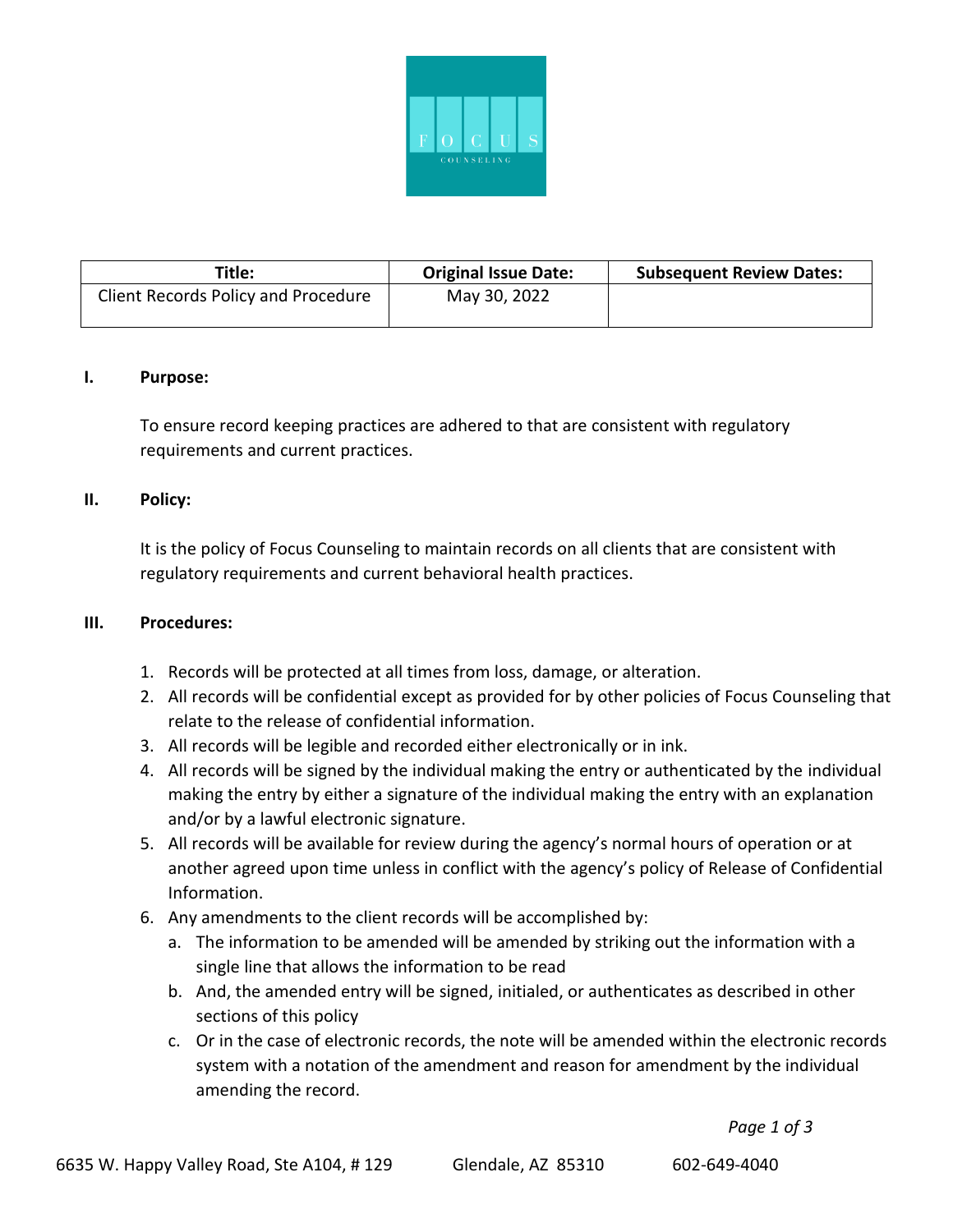

- 7. All client records will contain original documents and original signatures, or approved electronic signatures, as described elsewhere in this policy.
- 8. Group counseling notes may contain photocopies of original documents but with client specific information only added.
- 9. Current records will be maintained on the premises of the agency, in a locked area.
- 10. All records will be accessible to authorized staff only.
- 11. All records will be retained after the client's discharge with the following guidelines
	- a. for a client who is an adult-for seven (7) years after discharge; or
	- b. for a client who is a client- for seven (7) years after discharge or for at least three (3) years after the date of the client's 18<sup>th</sup> birthday, whichever is a longer period of time
- 12. The records will be stored in locked cabinets until the required years of retainment. The records will then be destroyed by shredding and an administrative notation stating the real time year of record elimination filed in the administrative file for record destruction.
- 13. All assessment information will be documented within ten (10) days of the date of the assessment and placed in the client electronic and hard file. If the ten (10) day timeframe is not possible, clear written documentation of why must be documented in the client file.
- 14. Any and each act associated with eh client (group, or individual) shall be documented on the Client Progress Note and each note must:
	- a. Document service provided in accordance with the treatment plan
	- b. Progress made towards specific goals and objectives
	- c. Client involvement level
	- d. Client behavior
	- e. Significant events
	- f. Length of time of service
	- g. Written within ten (10) days of the event
	- h. Dated and signed with credentials
	- i. Group notes may not be grouped together with one signature; each note must contain a signature that belongs only to that specific note
	- j. Must indicate the level of service provided, such as individual, group, or family.

*Page 2 of 3*